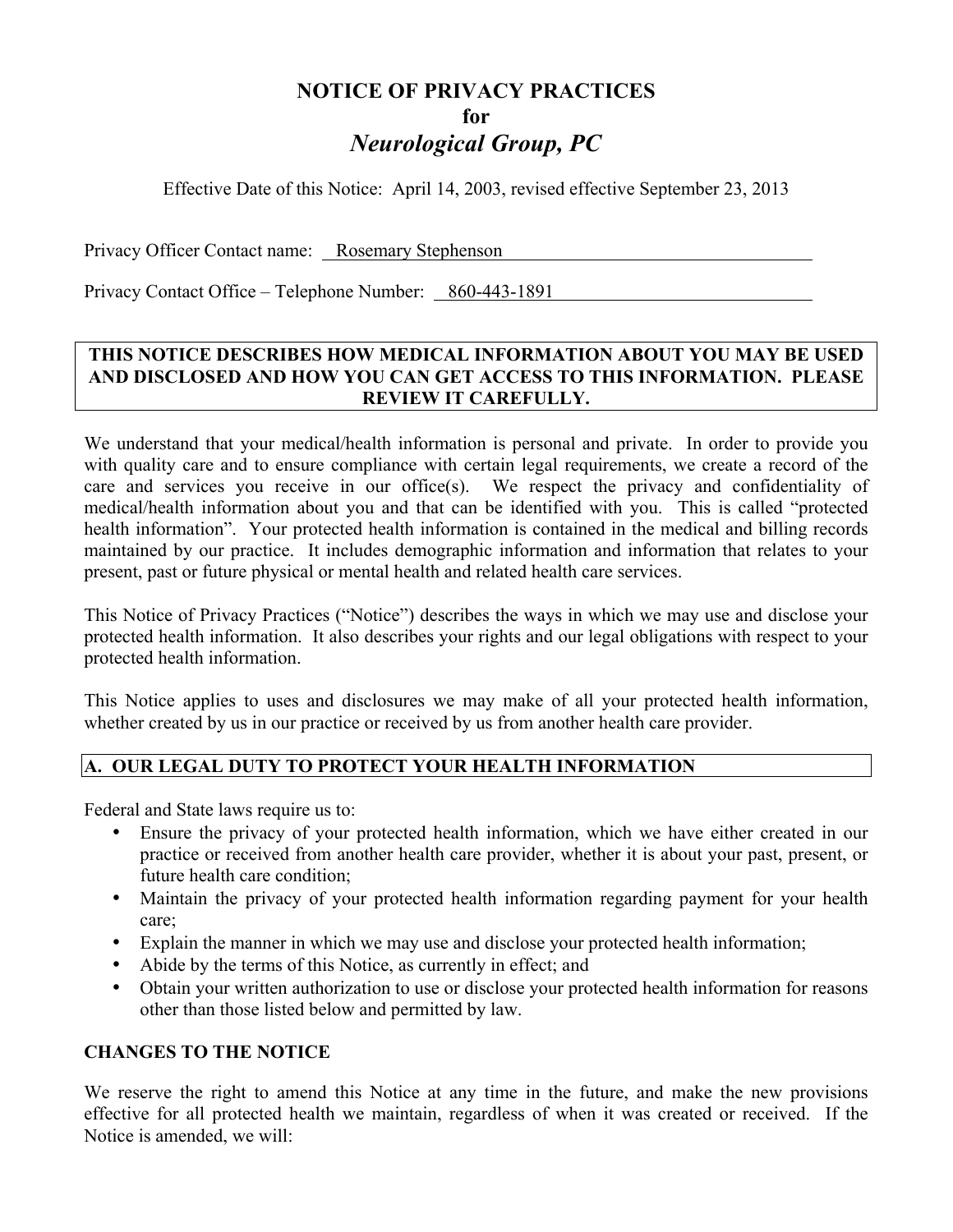- Post the revised Notice, with the new effective date, in our office(s);
- If we have a website, post the revised Notice on our website; and
- Make copies of the revised Notice available to you upon request.

## **INCIDENTAL DISCLOSURES**

In the process of using or disclosing your protected health information for an authorized use, we may make incidental disclosures. We will take reasonable steps to limit incidental disclosures.

## **B. WE MAY USE AND DISCLOSE YOUR PROTECTED HEALTH INFORMATION TO PROVIDE YOU WITH TREATMENT, TO OBTAIN PAYMENT FOR SERVICES RENDERED TO YOU, AND FOR HEALTH CARE OPERATIONS.**

#### **1. For treatment:**

We may use and disclose your protected health information to provide you with medical treatment and services, and to coordinate or manage your health care and related services. We may disclose your protected health information to our doctors and nurses, as well as to any other party involved in your care, either within our practice or to an outside health care provider. We may also disclose your protected health information to providers or facilities who may be involved in your care after you leave our facility or our care.

**A practice-specific example**: Our health care providers may disclose information about your health condition to a physician to whom you have been referred, a pharmacist who needs the information to dispense your prescription, or a laboratory that requires it to perform testing.

## **2. For Payment:**

We may use and disclose your protected health information to bill and receive payment for the treatment and services we provide. We may disclose your protected health information to an insurance company or managed care company, Medicare, Medicaid, or any other third party payor. We may also provide protected health information to collection departments, consumer reporting agencies or any other health care provider who requests information necessary for them to collect payment.

**A practice-specific example**: We may inform your insurance company about a treatment that we intend to provide so that we can obtain the appropriate approvals and/or to confirm coverage for your treatment.

## **3. For Health Care Operations:**

We may use and disclose your protected health information as necessary for us to operate our medical practice. We may use and disclose your protected health information for internal operations, such as general administrative activities and quality assurance programs.

For example, we may use and disclose your protected health information:

- To review and improve the quality of care you receive;
- To train and educate doctors, nurses, students, volunteers or other medical staff;
- To plan for services, such as when we assess certain services that we may want to offer in the future;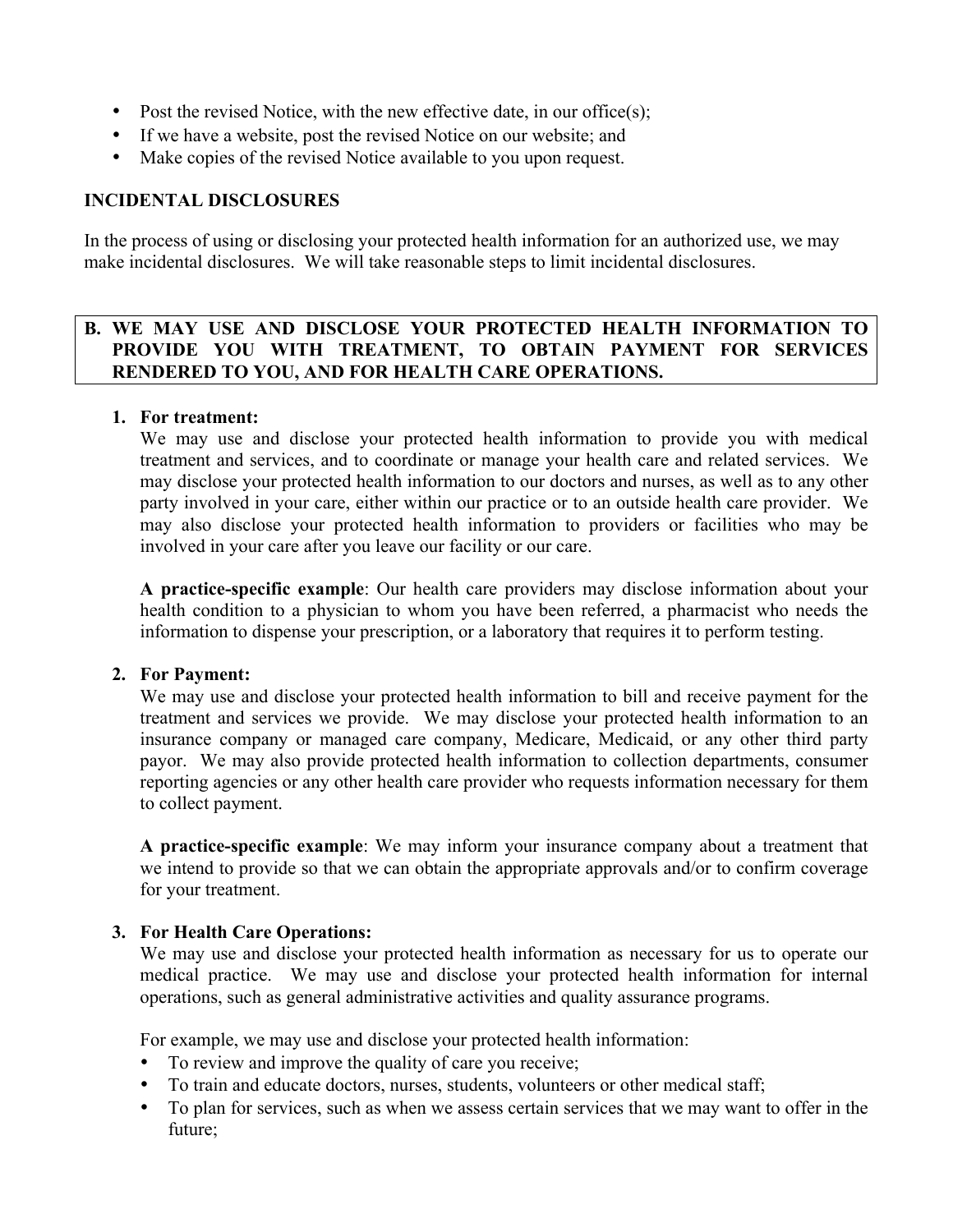- To evaluate the performance of our employees;
- To our lawyers, consultants, accountants, and other business associates;
- To compare your information with that of several other patients to determine if we should offer new services or if new treatments were effective;
- To identify groups of patients who have similar health problems ("population management") to give them information about treatment alternatives, programs, or new procedures;
- To organizations that assess the quality of care we provide to our patients (such as government agencies or accrediting bodies);
- To organizations that evaluate, certify or license health care providers, staff or facilities in a particular specialty;
- To assist others who may be reviewing our activities, such as accountants, lawyers, consultants, risk managers, to assist us in complying with state and federal laws;
- If we are in the process of selling our business or merging with other health care entities, or giving control to someone else;
- For procedures involving health care fraud and abuse detection and compliance; and
- To develop internal protocols.

**Practice-specific example**: We may disclose information as it relates to health care operations to accountants who are auditing our billing records.

# **C. WE MAY USE AND DISCLOSE YOUR PROTECTED HEALTH INFORMATION WITHOUT YOUR AUTHORIZATION IN LIMITED SITUATIONS.**

The following are situations in which we may use or disclose your protected health information without your written authorization or an opportunity for you to agree or object, as described below.

## **1. As Required by Law:**

We may disclose your protected health information when required to do so by federal, state or local law or other judicial or administrative proceedings.

## **2. Emergencies:**

We may use or disclose protected health information as necessary in emergency treatment situations.

## **3. Public Health Risk:**

We may disclose your protected health information for public health activities. For example, we may disclose protected health information about you if you have been exposed to a communicable disease or may otherwise be at risk of spreading a disease. Other examples may include reports about injuries or disability, reports of births and deaths, reports of child abuse and/or neglect, and reports regarding the recall of products.

## **4. At Our Office:**

*Unless you object***,** we may use and disclose certain limited information about you on our sign-in sheet while you are in our office. This information may include your name, but will not include information about your condition. We will also call your name to notify you that the provider is ready to see you or that we need to discuss something with you.

# **5. Individuals Involved in Your Care or Payment for Your Care:**

*Unless you object***,** we may disclose protected health information about you to a family member, relative, close personal friend or any other person you identify, including clergy, who is involved in your care. These disclosures are limited to information relevant to the person's involvement in your care or in payment for your care.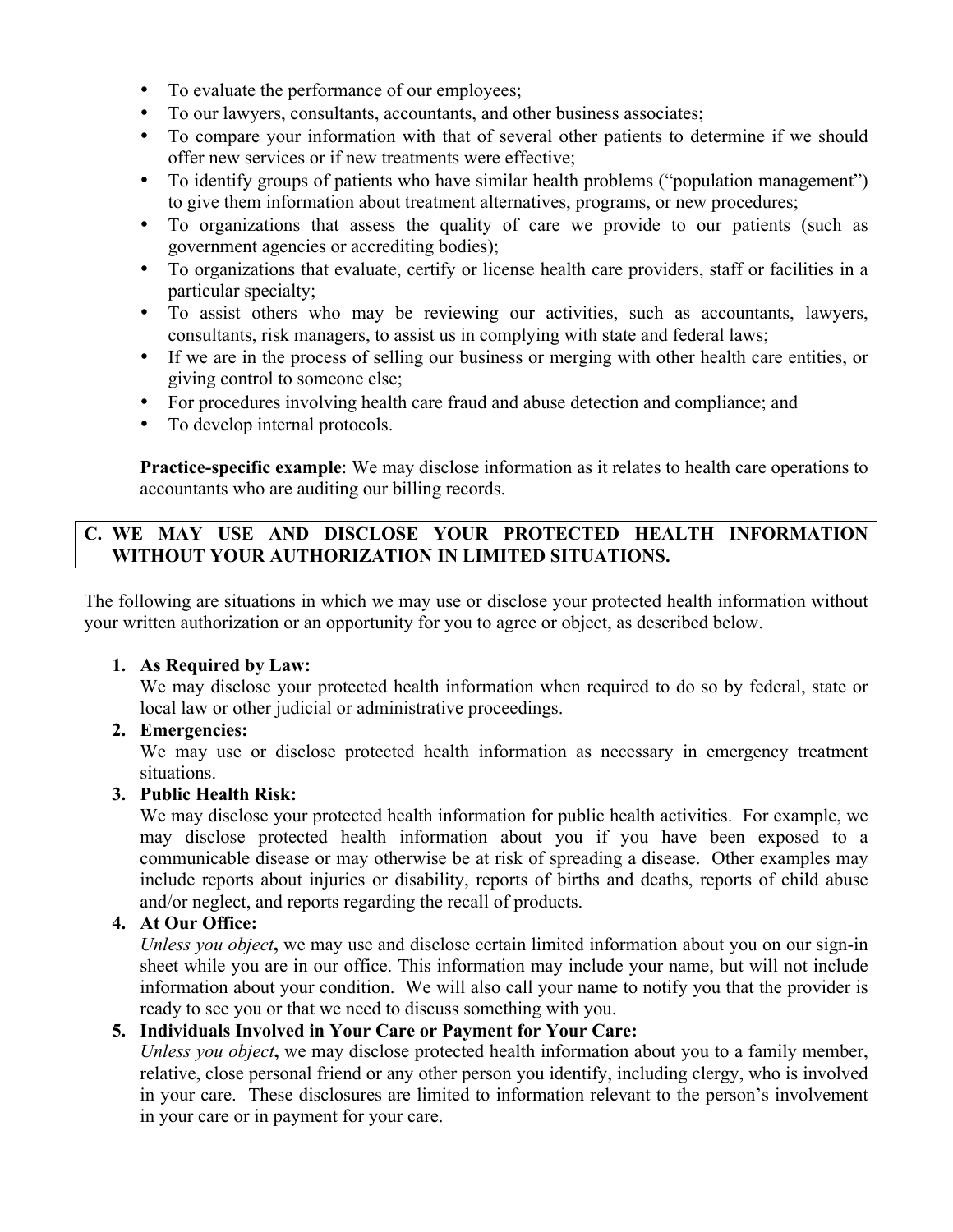## **6. Disaster Relief:**

*Unless you object***,** we may disclose protected health information about you to an organization assisting in disaster relief efforts. Even if you object, we may still share information about you if necessary to respond to emergency circumstances.

# **7. Reporting Victims of Abuse or Neglect:**

When authorized by law, or if you agree to the report, and if we believe that you have been a victim of abuse or neglect, we may use and disclose your protected health information to notify a government authority.

# **8. Health Oversight Activities:**

When authorized by law, we may disclose your protected health information to a health oversight agency for activities, such as audits, investigations, inspections, licensure actions or other legal proceedings. A health oversight agency is a state or federal agency that oversees the health care system.

# **9. Judicial and Administrative Proceedings:**

We may disclose your protected health information in response to a court or an administrative order. In certain circumstances, we also may disclose protected health information in response to a subpoena, a discovery request, or any other lawful process by another party involved in the action. We will make a reasonable effort to inform you about the request.

## **10. Law Enforcement:**

We may disclose your protected health information for certain law enforcement purposes, including, but not limited to:

- Reporting certain types of wounds and/or other physical injuries (i.e. gunshot wounds);
- Reports required by law;
- Reporting emergencies or suspicious deaths;
- Complying with a court order, warrant, subpoena (in certain circumstances), or other legal process;
- Identifying or locating a suspect or missing person, material witness or fugitive;
- Answering certain requests for information concerning crimes, about the victim of crimes;
- Reporting and/or answering requests about a death we believe may be the result of a crime;
- Reporting criminal conduct that took place on our premises; and
- In emergency situations to report a crime, the location of the crime or victim or the identity, description and/or location of a person involved in the crime.

# **11. Coroners, Medical Examiners, Funeral Directors:**

We may disclose your protected health information to a coroner, medical examiner or funeral director. We may disclose information about deceased patients to funeral directors if necessary to allow them to carry out their duties. We may disclose protected health information about you to a coroner or medical examiner for the purposes of identifying you should you die.

## **12. Organ/Tissue Donation Organizations:**

If you are an organ donor, we may disclose your protected health information to an organization involved in the donation of organs and tissue to enable them to carry out their lawful duties.

## **13. Research:**

In some situations, your protected health information may be used for research purposes, provided that the privacy and safety aspects of the research have been reviewed and approved by an institutional review board or a privacy board. The board must have established procedures to ensure that your protected health information remains confidential.

## **14. To Avert a Serious Threat to Health or Safety:**

We may use or disclose your protected health information if we believe it is necessary to prevent a serious threat to your health or safety or the health or safety of the public or another person.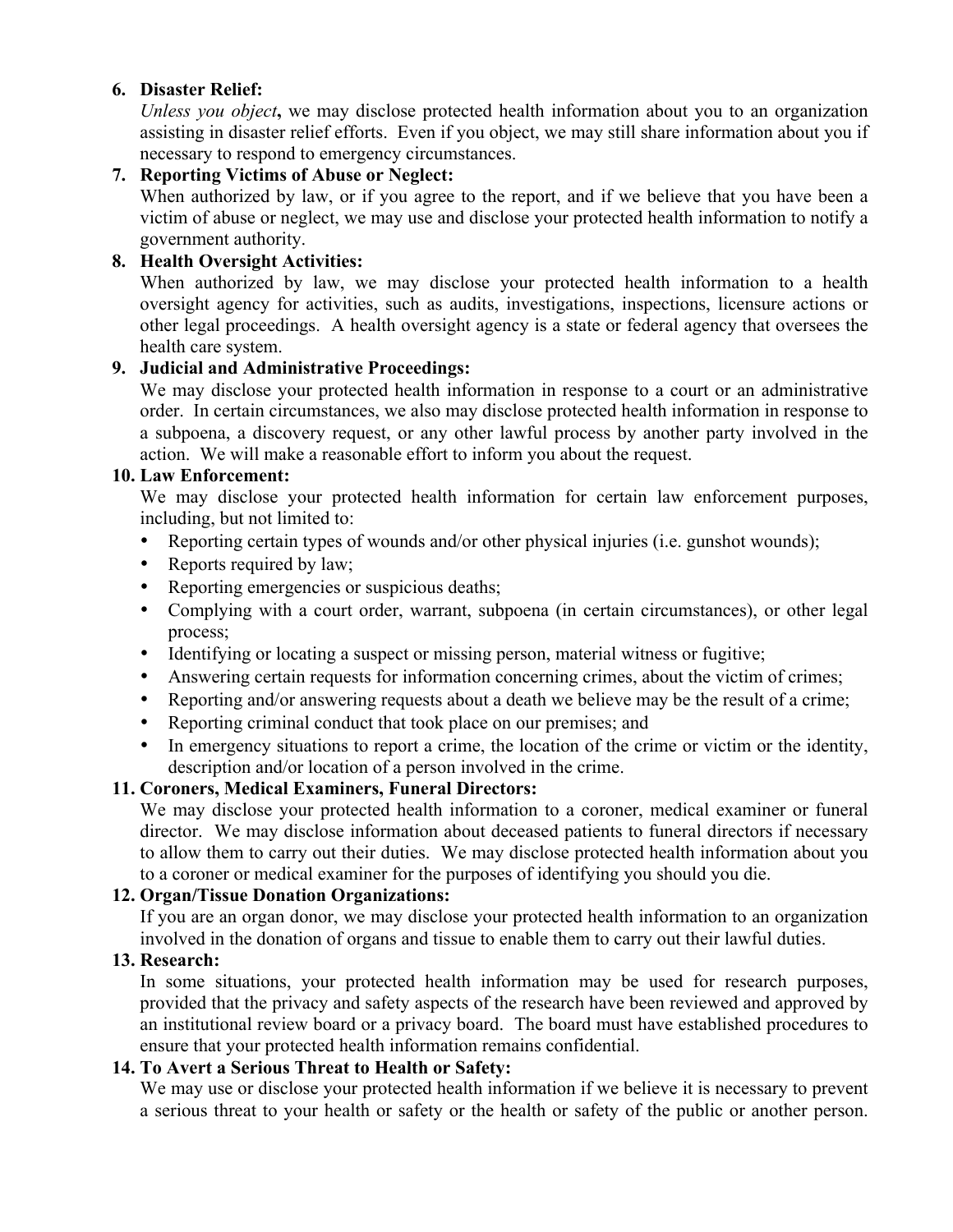We may only make the disclosure to a person or entity that would be able to help lessen or prevent the threatened harm.

#### **15. Military and Veterans:**

If you are a member of the armed forces, we may use and disclose your protected health information as required by military command authorities. We may also disclose your protected health information to the appropriate foreign military authority if you are a member of a foreign military.

#### **16. National Security and Intelligence Activities:**

We may disclose protected health information to authorized federal officials conducting national security, counterintelligence, and intelligence activities authorized by law.

#### **17. Protective Services for the President and Others:**

We may disclose your protected health information to authorized federal officials, as needed, to provide protection to the President of the United States, other authorized persons, foreign heads of states or to conduct certain special investigations.

## **18. Inmates/Law Enforcement Custody:**

If you are an inmate of a correctional institution or under the custody of a law enforcement official, we may disclose your protected health information to the correctional institution or law enforcement official for the following purposes:

- To enable the correctional institution or law enforcement official to provide you with necessary health care services;
- To protect your own health and safety;
- To protect the health and safety of others; and/or
- For the safety and security of the correctional institution.

#### **19. Workers' Compensation:**

We may use or disclose your protected health information to comply with laws and regulations relating to workers' compensation or similar programs established by law that provide benefits for work-related injuries and/or illnesses.

#### **20. Fundraising Activities:**

If we engage in any fundraising activities allowed by HIPAA, we may use limited protected health information such as your name, address and phone number, age, gender, date of birth, your treating physician, outcome information your health insurance status, and the dates you received treatment or services, to contact you in an effort to raise money for a program developed by our practice. We may also disclose contact information for fundraising purposes to a foundation related to our organization.

You have a right to instruct us not to contact you about fundraising. If you do not want to be contacted, you should notify us in writing by contacting the please contact the Privacy Contact Office at the telephone number listed on the first page of this Notice who will explain whether we do any fundraising, and if so, how you may Opt Out of fundraising communications.

#### **21. Appointment Reminders:**

We may use or disclose protected health information to remind you about:

- appointments in our organization; and
- appointments that we have scheduled for you with other health care organizations.

Please note that we will use the contact information that you have provided to us to mail or call with appointment reminders.

#### **22. Business Associates:**

We may disclose your protected health information to our business associates under Business Associate Agreements. Business associates may include:

• Answering Services;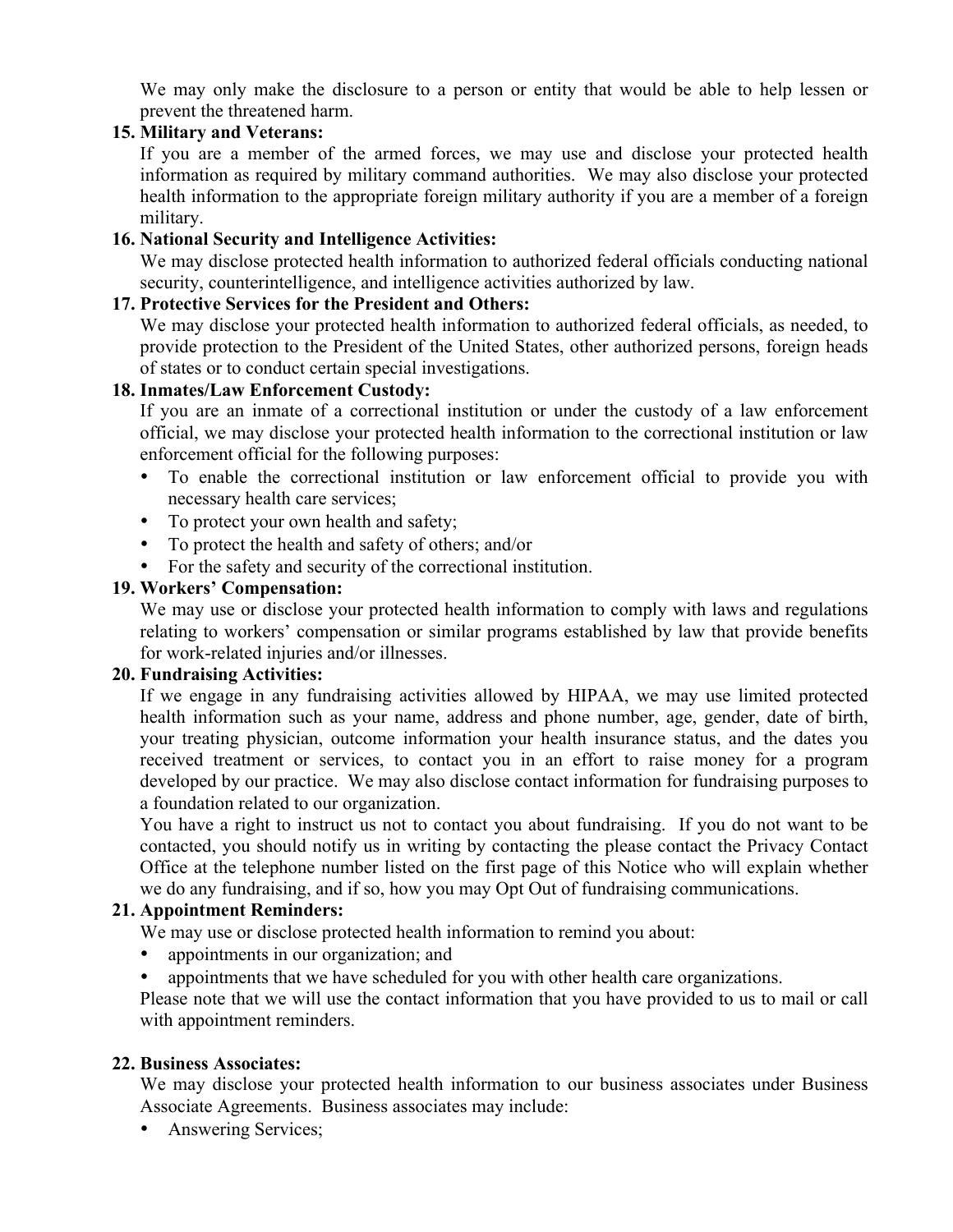- TranscriptionServices;
- AccountingServices;
- Attorney*/*Legal Services*.*

## **D. YOUR AUTHORIZATION IS REQUIRED FOR ALL OTHER USES AND DISCLOSURES OF YOUR PROTECTED HEALTH INFORMATION.**

Except for those circumstances listed above, we will use and disclose your protected health information only with your written authorization. You may revoke your authorization, in writing, at any time. If you revoke an authorization, we will no longer use or disclose your protected health information for the purposes covered by that authorization, except where we have already relied on the authorization.

Please note that our use or disclosure of your protected health information relating to: psychotherapy notes (if we have such notes), for marketing purposes, and for the any sale of protected health information generally require your authorization.

# **E. YOUR RIGHTS REGARDING YOUR PROTECTED HEALTH INFORMATION.**

You have the following rights regarding your protected health information that we maintain:

#### **1. The Right to Access Your Protected Health Information:**

Except under limited circumstances, and upon written request, you have the right to inspect and obtain a copy of your protected health information. Your protected health information is contained in our medical and billing records or any other record used by us to make decisions about your care.

Under current state law, we may charge you no more than 0.65 cents per page, plus first-class postage, if we make a copy of your medical record. (There are some circumstances under which we are not permitted to charge you for the record, but in most cases we may charge.) We may also charge you a reasonable fee for copying x-rays and furnishing tissue slides or blocks.

To inspect and request a copy of your protected health information, you should submit your written request to us.

We must respond to your request within 30 days, by either supplying the records or sending a written notification of denial. We may deny your request to inspect or receive copies of your protected health information in the following limited circumstances:

- The information was compiled exclusively in connection with a criminal, civil or administrative proceeding;
- The disclosure to the patient is prohibited by the Clinical Laboratory Improvement Act (42) U.S.C. §263a);
- You are a correctional institution inmate and the correctional administrators have provided reasons for denying access;
- The information is for a research study not yet complete;
- The Privacy Act (5 U.S.C. §552a) prohibits access;
- The information was obtained by a person other than a health care provider upon our promise to keep the information confidential, and access would reveal the informant's identity;
- We determine access is likely to endanger the life or safety of the patient or others;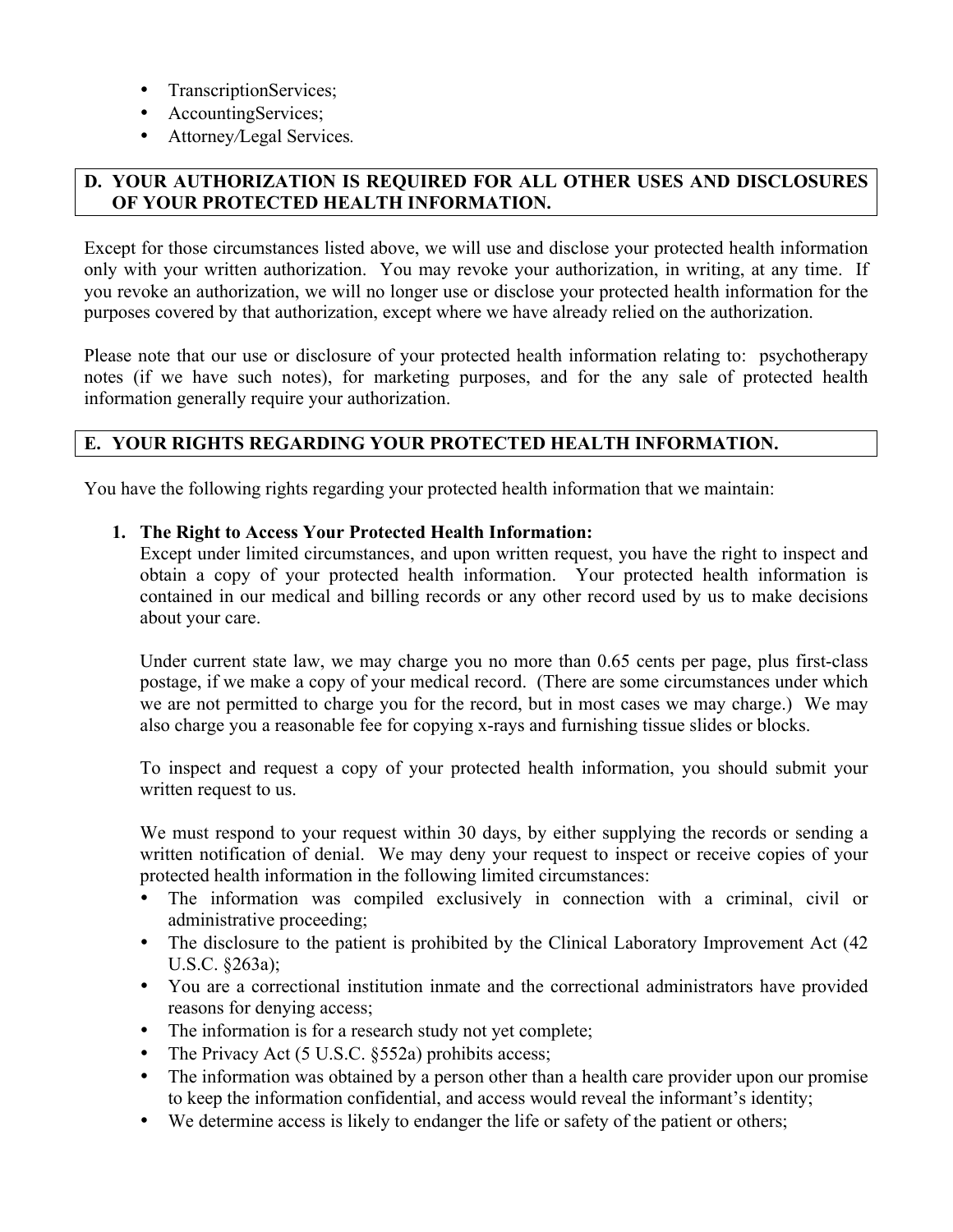- The information contains information about another person and we determine that access is likely to cause substantial harm to that person;
- The request for access is made by the patient's personal representative and we believe access is likely to cause substantial harm to the patient or others.

If you are denied access to your protected health information, in some cases you will have the right to request a review of this denial. The review will be performed by a licensed health care professional designated by us, who did not participate in the original decision to deny access.

#### **2. The Right to Request Restrictions:**

You have the right to request a restriction on the way we use or disclose your protected health information for treatment, payment or health care operations. You also have the right to request restrictions on the protected health information that we disclose about you to a family member, friend or other person involved in your care or the payment of your care.

If you wish to request such a restriction, you should submit your written request to us. You must tell us what information you want restricted, to whom you want the information restricted, and whether you want to limit our use, disclosure or both.

*Generally, we are not required to agree to such a restriction*. If we do agree to the restriction, we will honor that restriction except as needed to provide you with emergency treatment.

We are required to honor your requested restriction that we withhold protected health information from your insurance plan, subject to you paying for the services you do not wish disclosed, and other specific details. If you wish to request such a restriction, please let us know immediately. We will provide you with additional details on how to obtain this restriction. Be advised, Medicaid may not allow you to make this request.

## **3. The Right to Request Confidential Communications:**

You have the right to request that we communicate with you concerning your health matters in a certain manner or at a certain location. For example, you can request that we contact you only at a certain phone number or a specific address.

You should submit your written request for confidential communications to us. You must tell us how and where you want to be contacted.

We will accommodate your reasonable requests, but may deny the request if you are unable to provide us with appropriate methods of contacting you.

## **4. The Right to Request an Amendment:**

You have the right to request that we amend medical or billing records, or other protected health information maintained by us, for as long as the information is kept by us. Your request must be made in writing and must explain the reasons for the requested amendment.

We may deny your request for amendment if the information:

- was not created by us (unless you prove the creator of the information is no longer available to amend the record);
- is not part of the records maintained by us;
- in our opinion, is accurate and complete;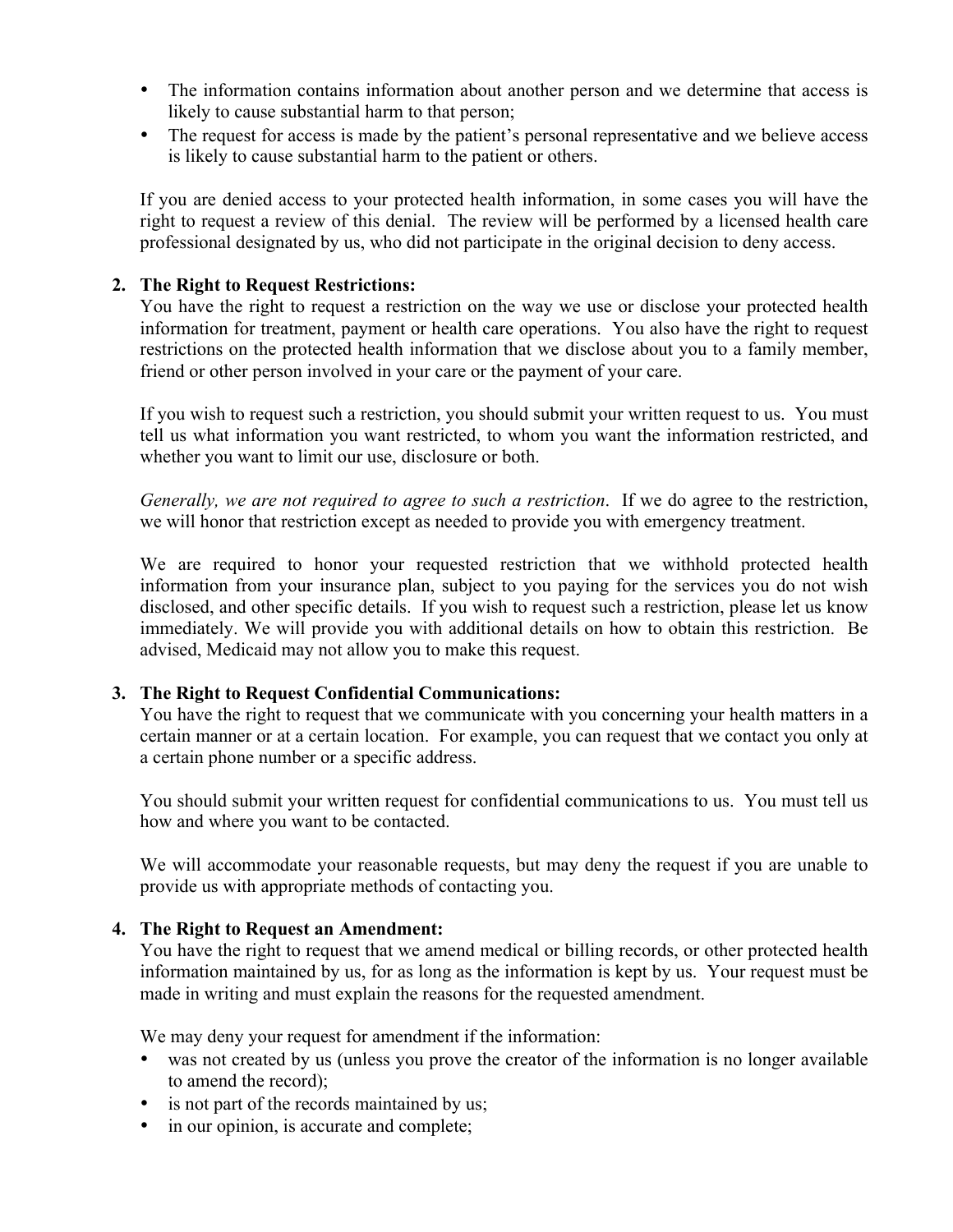• is information to which you do not have a right of access.

We must respond to your request within 60 days of receiving the request. If we agree to the amendment, we will notify you and amend the relevant portions of your medical record. We will also make a reasonable effort to inform business associates and other individuals known to us, or identified by you, as having the protected health information being amended.

If we deny your request for amendment, we will give you a written denial notice, including the reasons for the denial and explain to you that you have the right to submit a written statement disagreeing with the denial. Your statement of disagreement will be attached to your medical record. If you should submit a statement of disagreement, we have the right to insert a rebuttal statement into the medical record. We will provide you with a copy of the rebuttal statement. If you do not wish to submit a statement of disagreement, you may request that a copy of the amendment request and a copy of our denial be included with all future disclosures.

Should we deny your request for an amendment, you have the right to pursue a complaint process by contacting our Privacy Contact Office, or you may contact the Secretary of Health and Human Services to lodge your complaint.

If you wish to request an amendment, you should submit the request to us in writing.

#### **5. The Right to An Accounting of Disclosures:**

You have the right to request an accounting of certain disclosures of your protected health information made after April 14, 2003. You may request an accounting of disclosures made up to six (6) years before the date of your request, beginning with records created on or after April 14, 2003. An accounting is a listing of disclosures made by us or by others on our behalf, but does **not** include:

- disclosures made for treatment, payment and health care operations;
- disclosures made directly to you, that you authorized, or those which are made to individuals involved in your care;
- disclosure made to correctional institutions or law enforcement official about an inmate in custody;
- disclosure made for national security or intelligence purposes;
- disclosure of a limited data set; or
- an incidental disclosure.

You must submit your request for an accounting of disclosures to us in writing. You must state the time period for which you would like the accounting. We must respond to you 60 days after receipt of your request. The accounting will include the disclosure date, the name, address (if known) of the person or entity that received the information, a brief description of the information disclosed, and a brief statement of the purpose of the disclosure. If you request a listing of disclosures more than once within a 12-month period, we will charge you a reasonable fee for the accounting. The first accounting, within a 12-month period, is provided to you at no charge.

#### **6. The Right to a Paper Copy of This Notice:**

You have the right to obtain a paper copy of this Notice, even if you have agreed to receive this Notice electronically. You may request a copy of this Notice at any time by contacting our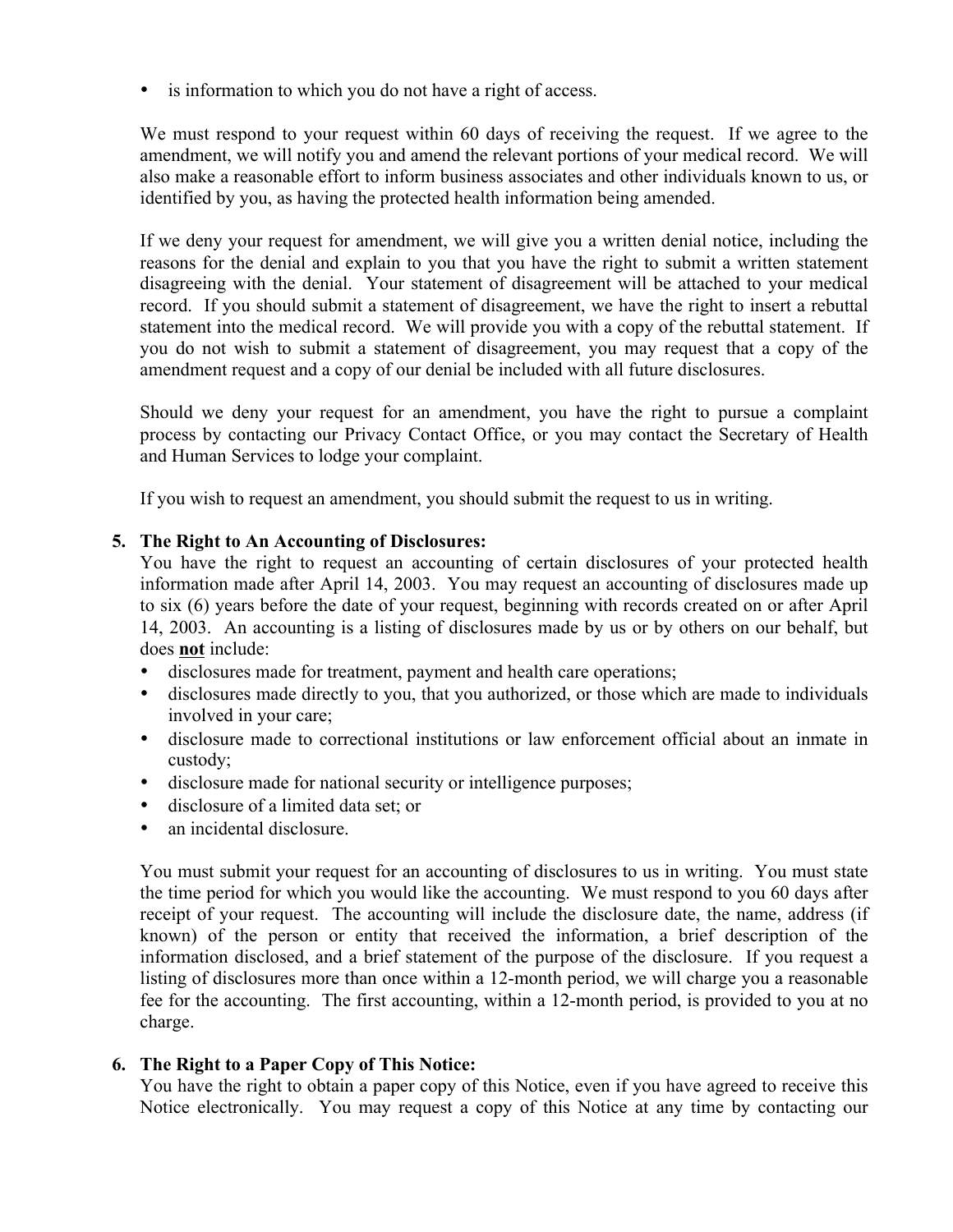office in writing or by phone. In addition, you may obtain a copy of this Notice on our website, www.neurogroupnl.com.

## 7. **Right to Be Notified of a Breach of Unsecured Protected Health Information**

You have the right to be notified in the event there is a breach of your unsecured protected health information. While we *never* expect this to happen, if it does, we will contact you (usually by mailing a letter, but we might also call you) to explain what happened, and provide you with additional details and we will let you know that who you can call at our office for more information.

## **F. SPECIAL RULES REGARDING THE DISCLOSURE OF MENTAL HEALTH CONDITIONS, SUBSTANCE ABUSE, AND HIV-RELATED INFORMATION.**

For uses and disclosures of your protected health information related to care for mental health conditions, substance abuse, or HIV-related information, special restrictions may apply. For example, we generally may not disclose this specially protected information in response to a subpoena, warrant or other legal process unless you sign a special authorization or if a court orders the disclosure.

## **1. Mental Health Information:**

If needed for your diagnosis or treatment in a mental health program, mental health information may be disclosed as needed between your treatment team members, and very limited information may be disclosed for payment purposes. Otherwise mental health information may **not** be disclosed without your authorization, except as specifically permitted by state or federal law.

## **2. HIV-related Information:**

HIV-related information will not be disclosed, except under limited circumstances set forth under state or federal law, without your specific written authorization.

## **3. Substance Abuse Treatment:**

If you are treated in a substance abuse program, information which could identify you as alcohol or drug-dependant will not be disclosed without your specific authorization except for purposes of treatment or payment or when specifically required or allowed under state or federal law.

#### **4. Psychotherapy Notes:**

A special authorization is required for the disclosure of psychotherapy notes, and special rules may apply which limit the information which is disclosed.

## **G. COMPLAINTS**

If you believe that your privacy rights have been violated, you may file a complaint in writing with us or with the federal government.

1. To file a complaint with the federal government, you may contact:

If you are in Connecticut, Maine, Massachusetts, New Hampshire, Rhode Island, Vermont:

Peter Chan, Regional Manager Office for Civil Rights U.S. Department of Health and Human Services Government Center J.F.Kennedy Federal Building - Room 1875